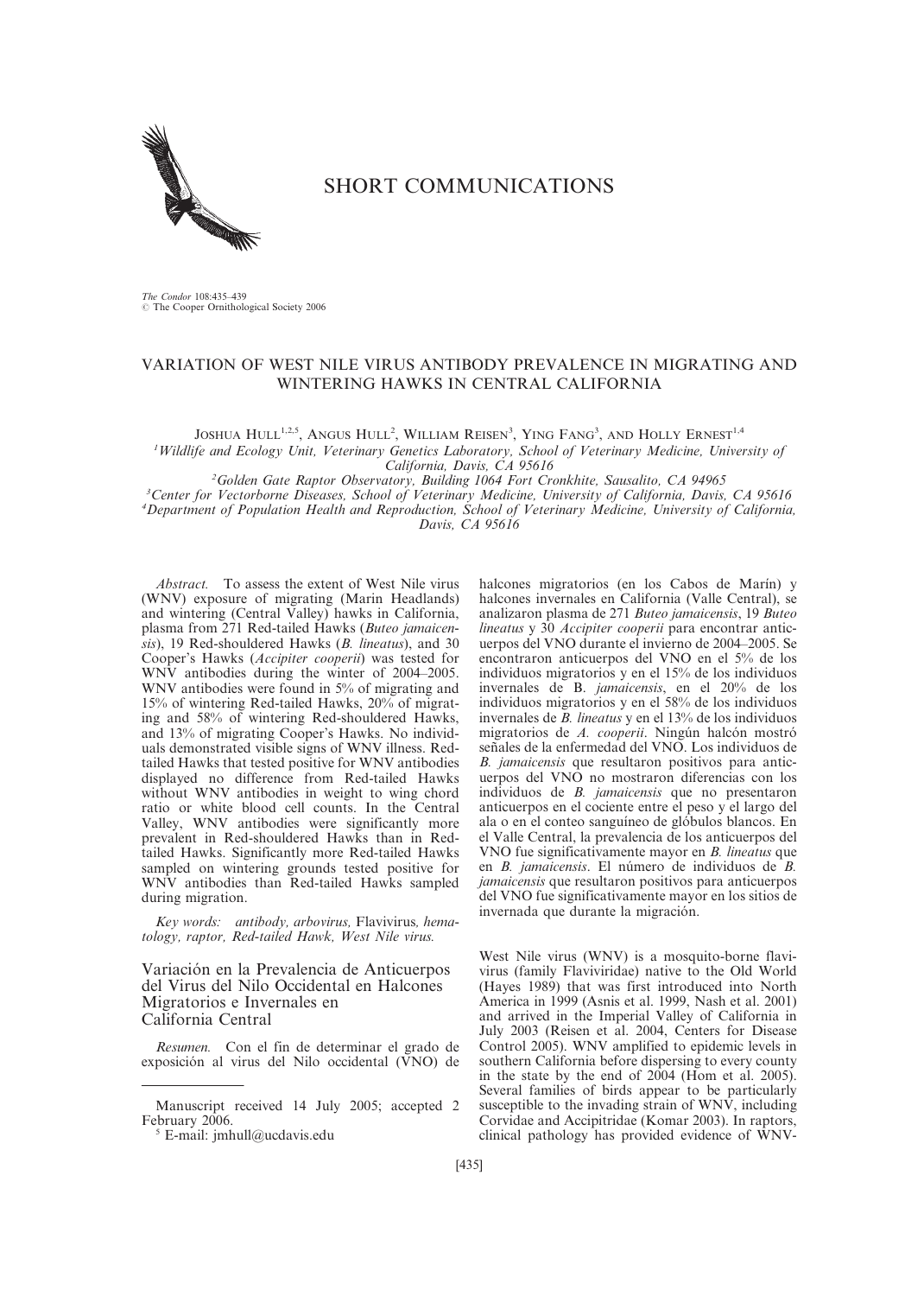induced mortality in both owls (Fitzgerald et al.  $2003$ ) and diurnal raptors (Wünschmann et al.  $2004$ ). Wünschmann et al. (2004) found evidence of WNVinduced mortality in Red-tailed Hawk (Buteo jamaicensis) and Cooper's Hawk (Accipiter cooperii) carcasses collected in Minnesota. In contrast, Stout et al. (2005) presented evidence of widespread antibody prevalence in apparently healthy Wisconsin populations of these same raptor species. Investigation of additional wild raptor populations may help to determine prevalence of WNV infection and identify potentially adverse effects.

Two locations in California where raptors can be easily captured and surveyed for WNV antibodies are a concentration point north of San Francisco (Binford 1979, Behr 2003) through which thousands of raptors pass during fall migration and the Central Valley, which supports one of the highest concentrations of wintering Red-tailed Hawks in North America (Johnsgard 1990, Preston and Beane 1993). This study investigated whether rates of WNV exposure differed among raptor species and between sampling regions, and whether past WNV infection adversely affected general health. We surveyed for antibodies against WNV in Red-tailed Hawks, Redshouldered Hawks (Buteo lineatus), and Cooper's Hawks during 2004–2005, following an epidemic of WNV in southern California (Hom et al. 2005).

## **METHODS**

#### SAMPLE COLLECTION

Plasma specimens were collected from hawks captured using bow-net and dho-ghaza traps and mist nets (Clark 1970, Bloom 1987) at the Golden Gate Raptor Observatory in the Marin Headlands  $(37°50'N, 122°30'W)$  during fall migration between 15 August and 19 December 2004. Wintering raptors were captured for sampling in the northern Central Valley  $(38°5' - 39°57'N, 121°22' - 122°17'W)$  from 26 November 2004 to 6 March 2005 using bal-chatris placed along roadsides (Berger and Mueller 1959, Bloom 1987, Bub 1991). Sample collection took place after the peak of WNV activity in California, allowing adequate time for raptors to develop antibodies following WNV infection (U.S. Geological Survey 2005). For all individuals we recorded species, age, weight, and wing chord (Pyle 1997). Raptors were banded with U.S. Geological Survey leg bands, a blood sample was taken by medial metatarsal venipuncture, and a general health assessment was performed before release at the site of capture.

#### SEROLOGY

Plasma samples were screened for antibodies by an enzyme-linked immunosorbent assay using Flavivirus and western equine encephalomyelitis antigens (Chiles and Reisen 1998). Flavivirus-positive samples were retested using plaque reduction neutralization tests (PRNT) to verify neutralizing antibody presence and to distinguish between WNV and St. Louis encephalitis virus antibodies (Chiles and Reisen 1998). Separation of the latter two viral infections

was based upon a fourfold or greater difference in endpoint PRNT titers.

#### ASSESSMENT OF RELATIVE HEALTH

We used the ratio of weight to wing chord as a measure of general health. A significant decrease in this ratio in individuals positive for WNV antibodies would be suggestive of a detrimental effect resulting from WNV infection. Total white blood cell (WBC) and differential WBC counts (the numbers of different kinds of white blood cells in the blood) of heterophils, lymphocytes, basophils, monocytes, and eosinophils were used as a second estimate of general health. An increased total WBC count may indicate an inflammatory response, elevated levels of heterophils, lymphocytes, and basophils may be associated with infectious agents and antigenic stimulation, and an increase in monocytes and eosinophils may result from tissue necrosis (Campbell 1997). Total and differential WBC counts in Red-tailed Hawks were estimated from blood smears (Campbell 1995).

#### STATISTICAL ANALYSES

We used a Pearson chi-square test to assess differences in WNV antibody prevalence among Redtailed Hawks, Red-shouldered Hawks, and Cooper's Hawks in the Marin Headlands. Fisher's exact tests were used to test for differences between Red-tailed Hawks and Red-shouldered Hawks and between juvenile and adult age classes in the Central Valley. Differences in WNV antibody prevalence in Redtailed Hawks between regions were tested using a Yates corrected chi-square for  $2 \times 2$  tables. We used the general linear model in SYSTAT version 9 (SPSS 1998) to compare the slopes and intercepts of the weight to wing chord regressions for the Marin Headlands and Central Valley Red-tailed Hawks to determine whether the two regions could be analyzed together or separately. Weight was used as the dependent variable with wing chord and location as independent variables and the interaction term between location and wing chord used to determine if the slopes were different between regions. Following comparison between regions, an effect of WNV antibody status on the slope and intercept of the regression was similarly investigated. Total WBC, heterophil, lymphocyte, basophil, monocyte, and eosinophil distributions were tested for normality using a two-tailed Kolmogorov-Smirnov goodnessof-fit test in SYSTAT. Non-normal distributions were natural log-transformed prior to further analysis. A two-tailed t-test was used to test WBC counts between WNV-positive and WNV-negative Redtailed Hawks. WBC counts are reported as mean  $\pm$ SD. Statistical significance was assumed at  $P = 0.05$ .

#### RESULTS

#### SAMPLE COLLECTION

In the Marin Headlands 164 Red-tailed Hawks (156 juvenile, eight adult), five Red-shouldered Hawks (all juvenile), and 30 Cooper's Hawks (28 juvenile and two adult) were sampled. In the Central Valley 107 Red-tailed Hawks (59 juvenile and 48 adult) and 12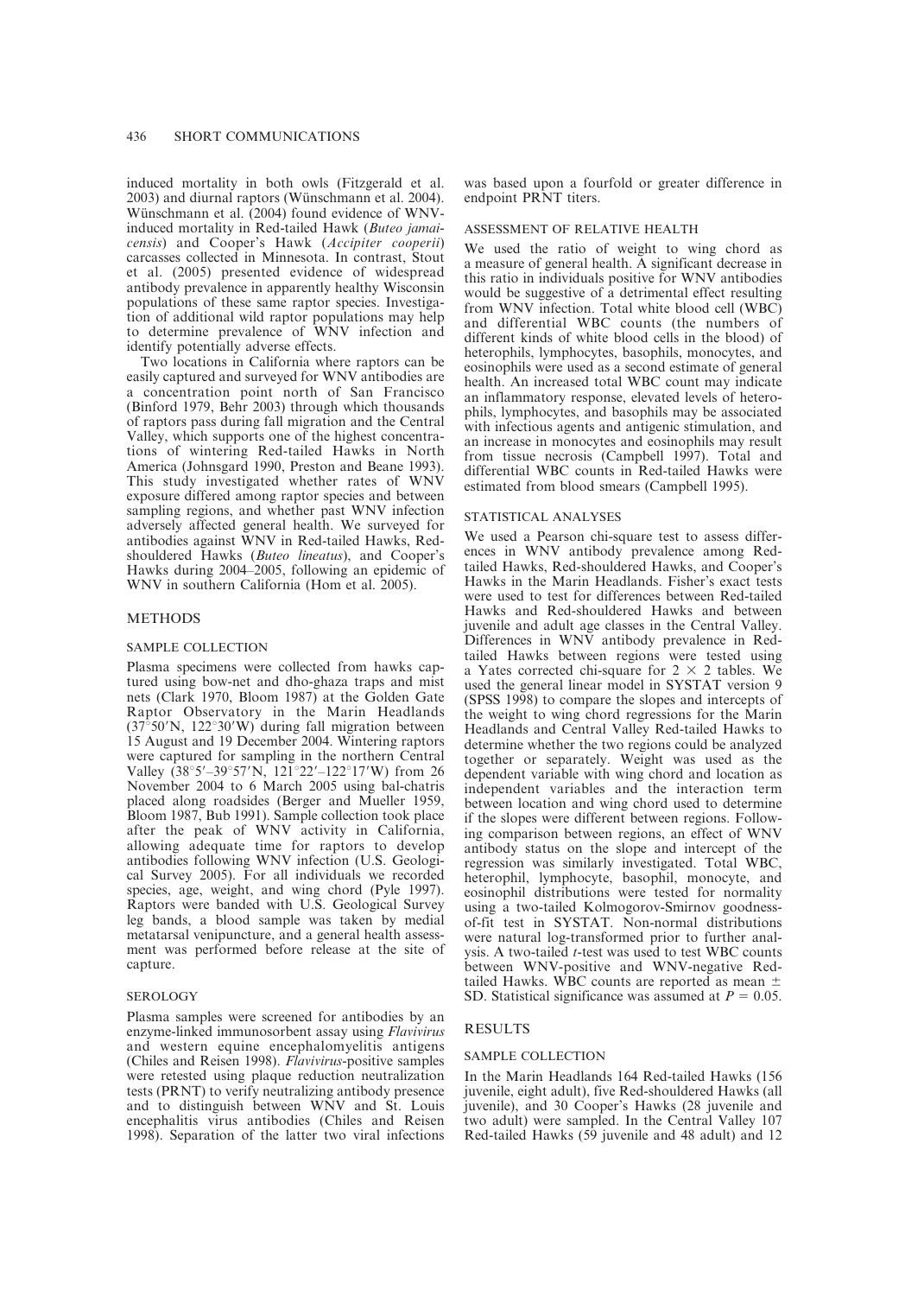

FIGURE 1. Weight versus wing chord regression for Marin Headlands (migrating; black line) and Central Valley (wintering; gray line) Red-tailed Hawks measured in 2004–2005. The slopes of the regressions are significantly different between the two regions.

Red-shouldered Hawks (seven juvenile and five adult) were sampled.

#### SEROLOGY

Of raptors sampled in the Marin Headlands, 5% (eight juvenile and one adult) of Red-tailed Hawks, 20% of Red-shouldered Hawks, and 13% (three juvenile, one adult) of Cooper's Hawks tested positive for WNV antibodies. In the Central Valley, 15% (10 juvenile and six adult) of Red-tailed Hawks and 58% (four juvenile, three adult) of Red-shouldered Hawks were WNV antibody positive. No hawks tested positive for antibodies to either St. Louis encephalitis virus or western equine encephalomyelitis, which is consistent with statewide surveillance results showing low or no activity of these viruses during 2003 and 2004 (Hom et al. 2004, 2005). No significant differences in antibody prevalence were found between juveniles and adults in the Marin Headlands (Red-tailed Hawks:  $P = 0.31$ ; Cooper's Hawks:  $P = 0.24$ ) or in the Central Valley (Redtailed Hawks:  $\chi^2_1 = 0.1$ ,  $P = 0.71$ ; Red-shouldered Hawks:  $P = 0.44$ ). In the Marin Headlands, no significant difference in WNV antibody prevalence was observed among species ( $\chi^2$ <sub>2</sub> = 3.7, *P* = 0.16). In the Central Valley, Red-shouldered Hawks had a significantly greater prevalence of WNV antibodies than Red-tailed Hawks ( $P < 0.001$ ). A significantly greater proportion of Red-tailed Hawks were positive for WNV antibodies in the Central Valley than in the Marin Headlands ( $\chi^2$ <sub>1</sub> = 5.2, *P* = 0.02).

### ASSESSMENT OF RELATIVE HEALTH

The slopes of the weight versus wing chord regressions for Red-tailed Hawks in the Central Valley and the Marin Headlands were significantly different  $(F_{1,261} = 11.4, P < 0.01;$  Fig. 1), therefore the two regions were analyzed separately. In the Central Valley, there were no significant differences between age classes in slope  $(F_{1,99} = 0.01, P = 0.92)$  or intercept  $(F_{1,99} = 0.01, P = 0.93)$ . Slopes  $(F_{1,158} =$ 0.3,  $P = 0.58$  and  $F_{1,100} = 0.9$ ,  $P = 0.42$ ) and intercepts ( $F_{1,159} = 1.1$ ,  $P = 0.29$  and  $F_{1,99} = 0.7$ ,  $P =$ 0.33) of the weight to wing chord regressions were not significantly different between individuals that were positive or negative for WNV antibodies in either study area.

The distributions for total WBC count, heterophils, lymphocytes, basophils, monocytes, and eosinophils did not conform to normality ( $P = 0.09, 0.03$ , 0.001, 0.01, 0.003, and 0.04, respectively); following natural log transformation these distributions were not significantly different from normal. There were no significant differences in total WBC count, heterophils, lymphocytes, basophils, monocytes, or eosinophils between WNV-positive and WNV-negative hawks (Table 1).

#### DISCUSSION

Antibodies to WNV were found in all raptor species sampled in both geographic regions. The presence of WNV antibodies in outwardly healthy wild raptors indicates that many individuals survived WNV infection. No statistical differences were found in the proportions of individuals positive for WNV antibodies among species tested in the Marin Headlands. In the Central Valley, a significant difference in the prevalence of individuals with WNV antibodies was found between Red-tailed Hawks (16 of 107) and Red-shouldered Hawks (seven out of 12). In addition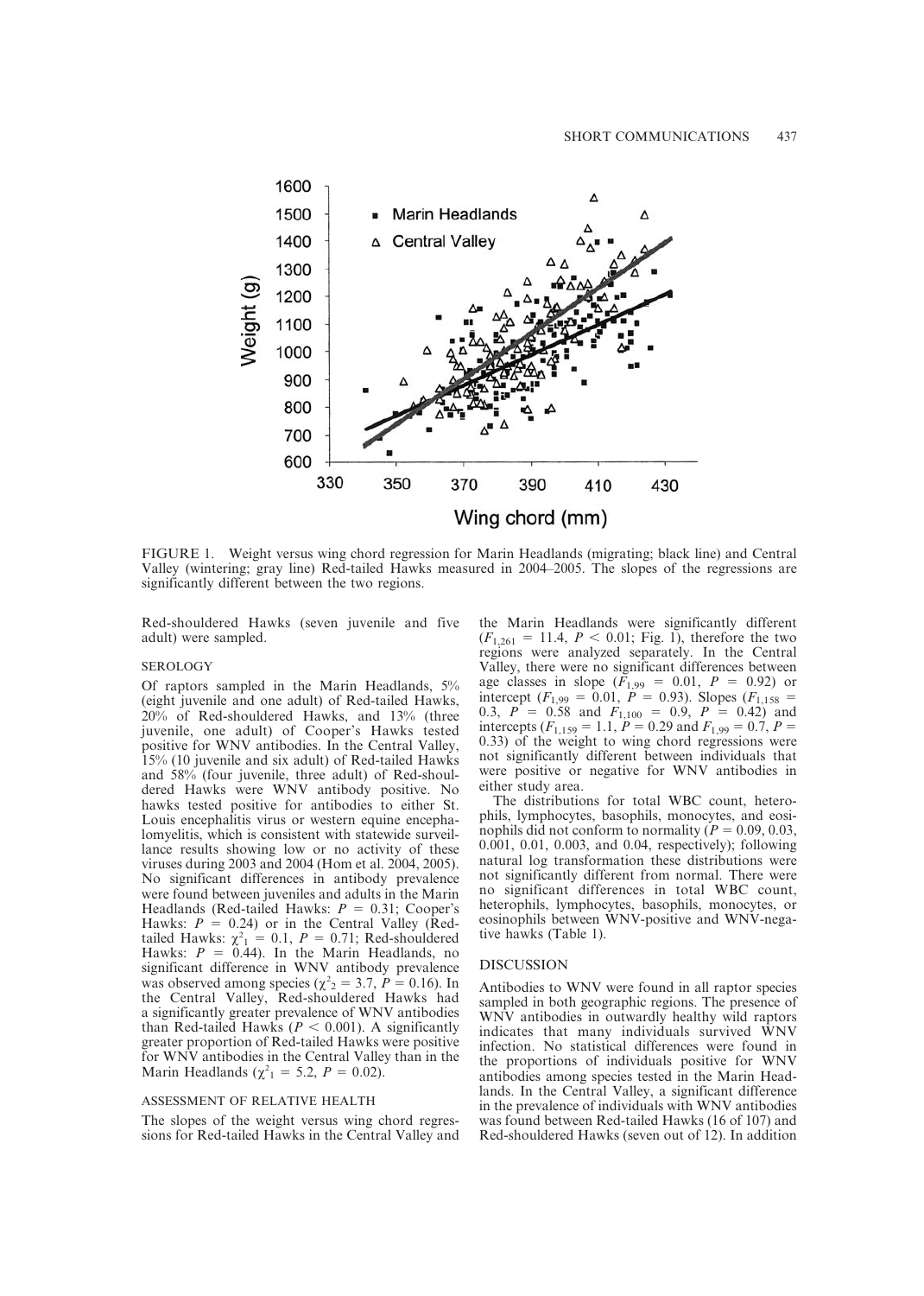|             | WNV negative $(n = 102)$ |                    | WNV positive $(n = 12)$ |                   |      |
|-------------|--------------------------|--------------------|-------------------------|-------------------|------|
| Cell type   | Range                    | Mean $\pm$ SD      | Range                   | Mean $\pm$ SD     | D    |
| Total WBC   | 7000-41 500              | $16\,768 \pm 6100$ | $8500 - 32000$          | $18.050 \pm 7000$ | 0.60 |
| Heterophils | 2300-21 995              | $6842 \pm 3500$    | $3132 - 16414$          | $7861 \pm 3760$   | 0.33 |
| Lymphocytes | 2220-18 774              | $6778 \pm 3222$    | $1751 - 22400$          | $7510 \pm 5555$   | 0.92 |
| Basophils   | $0 - 1132$               | $164 \pm 186$      | $0 - 549$               | $167 \pm 193$     | 0.96 |
| Monocytes   | 119-7810                 | $1198 \pm 1134$    | $146 - 2264$            | $868 \pm 663$     | 0.37 |
| Eosinophils | $351 - 8550$             | $1723 \pm 1203$    | $721 - 2830$            | $1644 \pm 587$    | 0.56 |

TABLE 1. Range and mean total white blood cell counts (WBC) and the numbers of different kinds of white blood cells in the blood of Red-tailed Hawks sampled for West Nile virus during migration and winter in California, 2004–2005. No significant differences were found between West Nile virus (WNV) negative and WNV-positive individuals.

to the differences in sample size, there are several possible biological mechanisms that may explain this observed difference, including varying exposure to WNV vectors due to differences in roosting habitat (Meyer et al. 1991, Preston and Beane 1993, Crocoll 1994), differing rates of exposure based on infection rate in prey species (Komar et al. 2003), and potentially different rates of WNV-induced mortality between species, which may have removed more WNV-positive Red-tailed Hawks from the population prior to sampling. Further investigation is required to distinguish among these possibilities.

The difference in antibody prevalence in Red-tailed Hawks from Marin Headlands and the Central Valley may be partially explained by dissimilar regions of origin. Band recovery data from the Golden Gate Raptor Observatory suggest that the majority of Red-tailed Hawks captured in the Marin Headlands breed north of San Francisco Bay and into British Columbia (AH, unpubl. data), a region that has experienced relatively low WNV activity. In contrast, wintering birds in the Central Valley breed in these northern regions as well as in southern California, where high WNV activity occurred during the summer of 2004 (Bloom 1985, Hom et al. 2005). Similar infection rates between juvenile and adult birds indicate that most infections probably occurred during the summer of 2004.

Comparisons of weight versus wing chord ratio and WBC counts between WNV-positive and WNVnegative Red-tailed Hawks suggest the WNV-positive individuals were in good health with no lingering effects of WNV infection (but see Marra et al. 2004). The significant difference in weight versus wing chord ratio between Red-tailed Hawks sampled in the Marin Headlands and the Central Valley might be the result of the cumulative stress of migration compared to the more sedentary behavior of wintering birds.

As WNV spreads throughout the Pacific Coast region, raptor populations will continue to be at risk of exposure. Further investigation of region of origin for migrating and wintering raptors as well as determination of relative mortality rates may allow further inference to be drawn about species- and population-specific risks.

We thank the volunteers at the Golden Gate Raptor Observatory for their reliability and dedication in sample collection. This project was supported by funding from the University of California School of Veterinary Medicine Wildlife Health Center student fellowship, Veterinary Genetics Laboratory, Center for Vectorborne Diseases, Golden Gate National Recreation Area, Golden Gate National Parks Conservancy, Pacific Coast Science and Learning Center, and Genetic Resources Conservation Program. Statistical and technical support was kindly provided by the UC Davis Raptor Center, Bret Stedman, Bruce Hoar, Ben Sacks, Lisa Tell, Jay Well, Joy Snipes, and Sandra Garcia. Finally, we thank David Dobkin, Nicholas Komar, and one anonymous reviewer for their thoughtful comments on a previous version of this manuscript.

#### LITERATURE CITED

- ASNIS, D., R. CONETTA, G. WALDMAN, A. TEIX-EIRA, T. MCNAMARA, AND A. FINA. 1999. Outbreak of West Nile-like viral encephalitis, New York, 1999. Morbidity and Mortality Weekly Report 48:845–849.
- BEHR, T. 2003. 2002 hawk watch report. Pacific Raptor Report 24:6–10.
- BERGER, D. D., AND H. C. MUELLER. 1959. The balchatri: a trap for the birds of prey. Bird-Banding 30:18–26.
- BINFORD, L. 1979. Fall migration of diurnal raptors at Point Diablo, California. Western Birds  $10:1-16.$
- BLOOM, P. H. 1985. Raptor movements in California, p. 313–323. In M. Harwood [ED.], Proceedings of the hawk migration conference IV. Hawk Migration Association of North America, Kempton, PA.
- BLOOM, P. H. 1987. Capturing and handling raptors, p. 99–123. In B. A. Giron Pendleton, B. A. Millsap, K. W. Kline, and D. M. Bird [EDS.], Raptor management techniques manual. National Wildlife Federation, Washington, DC.
- BUB, H. 1991. Bird trapping and bird banding: a handbook for trapping methods all over the world. Translated by F. Hamerstrom and K.